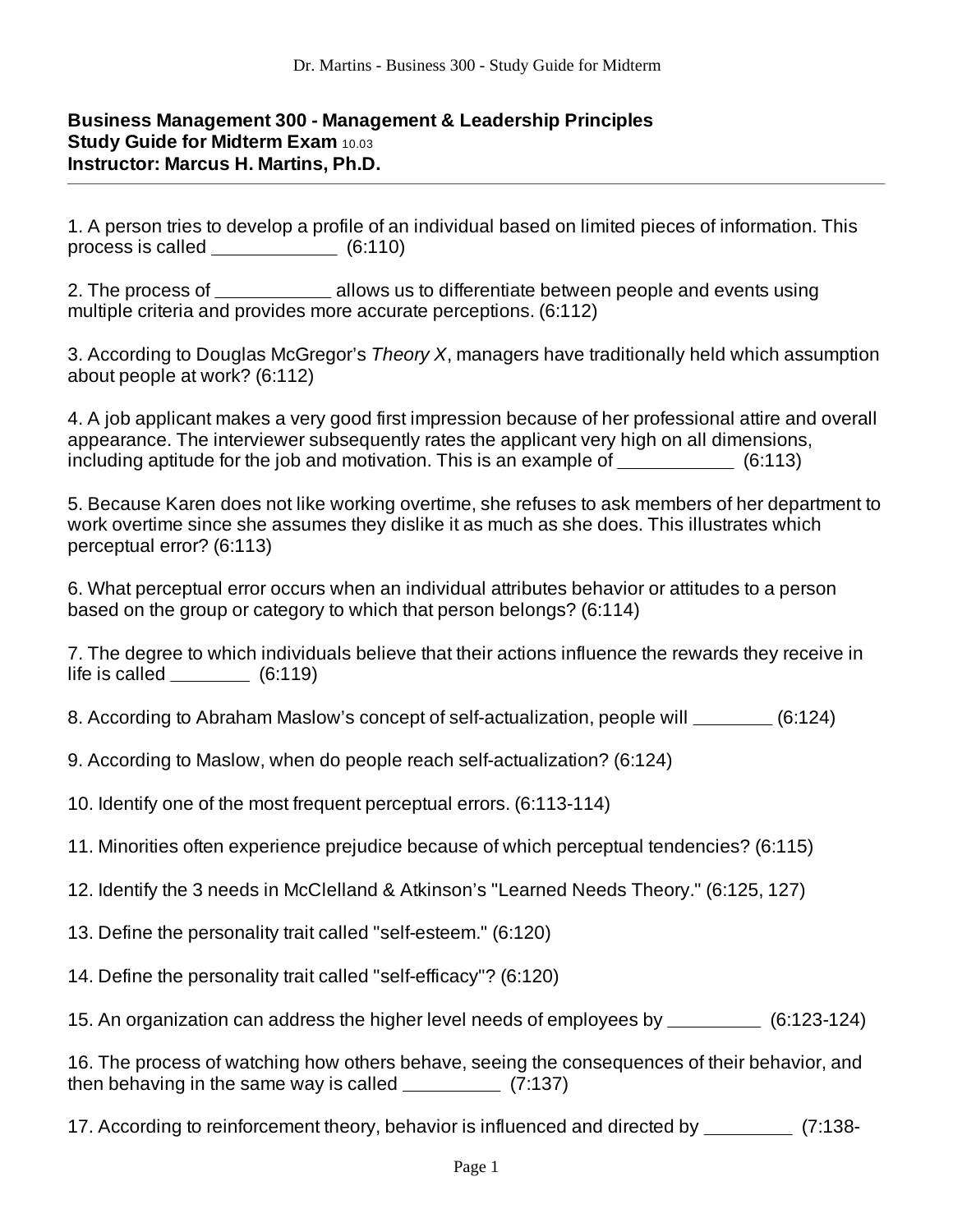139)

18. Al told his friends that "the job makes me feel good about myself. I feel a real sense of accomplishment at the end of the day." What type of reward is that? (7:140)

19. Praising a supervisor for completing a safety report on time is an illustration of what kind of reinforcement contingency? (7:141)

20. Giving a paycheck to an employee every seven days is an example of which reinforcement schedule? (7:145)

21. In expectancy theory, the term "valence" refers to:  $\frac{1}{2}$  (7:150)

22. According to expectancy theory of motivation, the three basic components of motivation are: (7:150)

23. What theory analyzes individuals' comparisons of their contributions to work and the benefits they receive with the contributions and benefits given by and to others? (7:151)

24. According to goal setting theory, what is a "goal"? (7:154)

25. What factors would increase one's commitment to a goal? (7:156)

26. Identify a "secondary reward:" (7:139)

27. The effectiveness of a message is largely influenced by this perception: (15:312)

28. Which of the following characteristics of a source could eliminate the persuasiveness of a message? (15:313)

29. Most people respond to messages that are only slightly more or less favorable than their own opinions. This range is called: (15:315)

30. Attending to both the content and feelings of a message is called \_\_\_\_\_\_\_\_\_\_\_\_ (15:317)

31. Individuals within a system who connect two or more groups without belonging to either, are filling which organizational communication role? (15:325)

32. What is a "gatekeeper" in communication research? (15:325)

33. According to one definition, leadership is different from management because leaders  $\frac{1}{17.349}$ , and managers  $\frac{1}{17.349}$ .

- 34. Define "empowerment." (17:351)
- 35. Characterize or exemplify "Transactional Leadership." (17:351)
- 36. Characterize or exemplify "Transformational Leadership." (17:351)